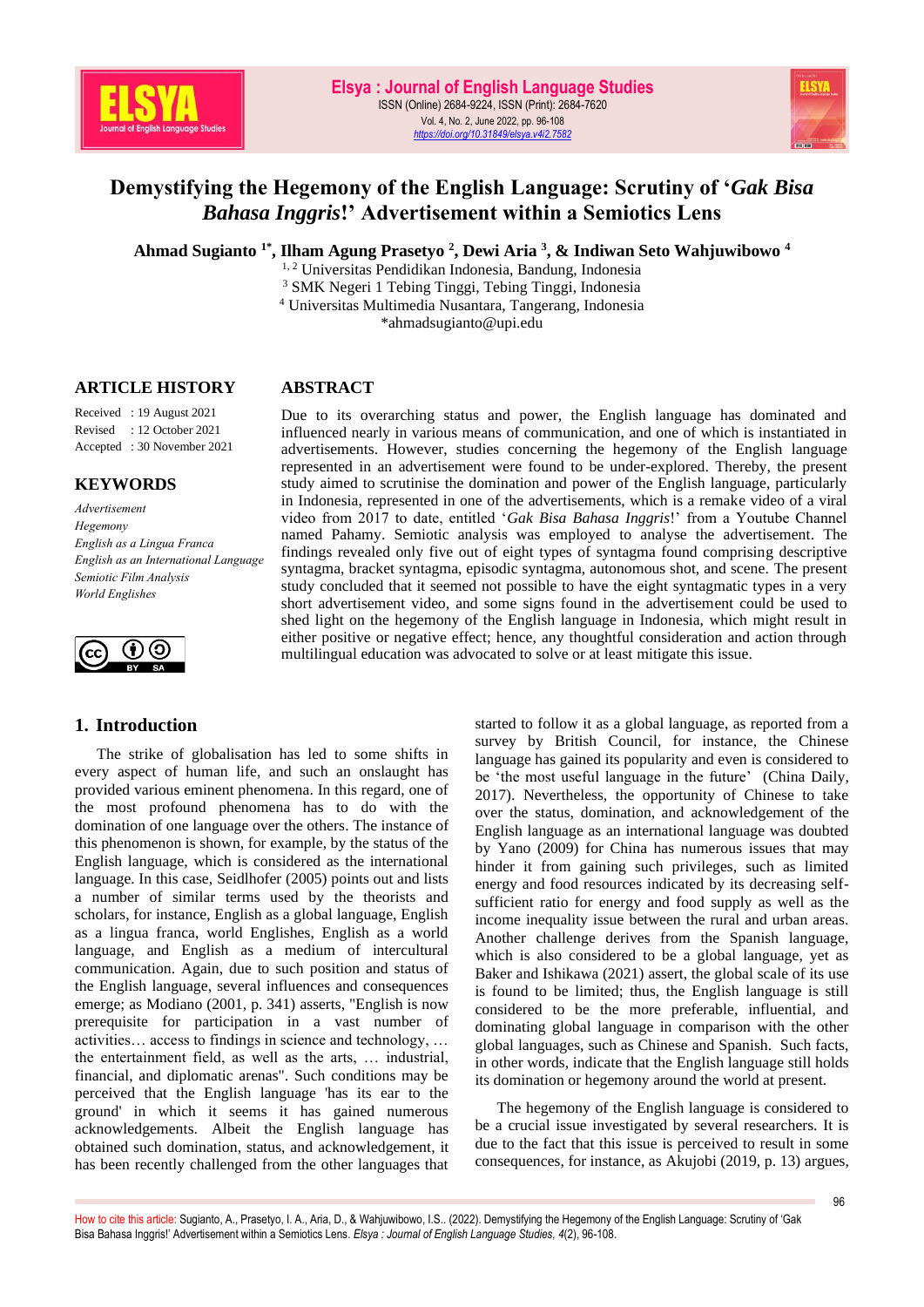

*language death*, that is, a condition in which languages come to extinction, "the loss of a people's identity and culture," and *neocolonialism* associated with the view in which a language is used as a means for controlling one's nation. Moreover, the status of English as a global language is increasing and strengthened by the way it penetrated into a country's educational system. In this regard, it is used as a medium of instruction in at least 55 countries (Dearden, 2014), and at the present time, it is supposed to surpass this figure because the use of English in daily lives has been growing extensively recently and has approached more than two billions users (Baker & Ishikawa, 2021).

Moreover, particularly in Indonesia, albeit it is viewed as a foreign language, the English language is regarded to be one of the essential foreign languages. In this case, it is considered as one of the compulsory subjects at school started from secondary school level to higher education level (even in some regions in Indonesia, it has already been introduced at a primary school level (Kirkpartrick, 2011). Also, it becomes one of the subjects tested in school or university enrolments, or even it is one of the requirements as an individual is willing to apply for a job in a firm or company. In detail, Lauder (2008, p. 12-13) notes several functions or roles of the English language in Indonesia comprising "as a means of international communication, as an academic language, as a mean for achieving modernisation and development, as a mean for entrenching rapports with native speakers and their cultures, and as a tool to develop knowledge." Thereby, it is deemed as a prestigious language and may, for some extent, be considered as "an instrument of social stratification," (Akujobi, 2019, p. 2). Such conditions encapsulate that the English language has the power to the society, which, if it is not taken into account thoroughly, as Merriam (2009) contends, can marginalise and oppress those who are subordinates. Thereby, construing the phenomena having to do with the hegemony of the English language is necessarily carried out intensively so as to provide a thoughtful view concerning its impacts on every aspect of life.

In addition, advertisement as one of the means for transmitting or communicating messages, ideas, or products can be the site to shed light on the issue concerning the domination or power of the English language. It is, for instance, based on the evidence of a study conducted by Mizuta (2009), finding that the ideology of English is represented in *eikawa* (*English conversation*) schools through advertisements in which English is considered as the upper class and powerful and acknowledged language existed in her study. Moreover, such finding is crucial since advertisement has particular uses such as entrenching ideology and persuasive intention through the sign system or language it owns (Prasad, 2017). Thus, construing the meanings of signs represented in an advertisement can be worth studying. Moreover, the advertisement, taken from a

Youtube Channel named Pahamy, scrutinised in this study, constitutes a remake video from a viral video. The video was reported to be viral on various social media from 2017 to 2018 (Dewi, 2021). The viral video illustrates a male student meeting a stranger asking for direction using accent-like Thai to him. But without knowing what language the stranger was using, the male student surprisingly responded with "*Nggak Bisa Bahasa Inggris!*" (I cannot speak English). This phrase, said by the male student based on the writers' observation, was still found on many occasions, such as at school to date (ironically, it is frequently used as a joke by students during the English class). Thus, the writers view this issue concerning the hegemony of English with respect to the "*Nggak Bisa Bahasa Inggris!*" advertisement as worth scrutinising.

In addition, as for studying the meaning of the signs in the advertisement, Semiotics can be a valuable means of going through it. A number of scholars have developed frameworks for semiotic analysis. In this regard, there is one profound notion with respect to cinematography, advocated by Metz (1991), that can be worth trying to facilitate the analysis of the advertisement investigated in this study. Evidence has shown that this framework can be used to accommodate a study in finding the meaningmaking and discovery in terms of film for several issues, such as gender (Ali, 2018) and repression (Florina, 2014).

However, to the best of the writers' knowledge, studies concerning the hegemony of English using the semiotic film analysis were found to be limited. Many of the previous studies uncovered signs which had to do with other areas, such as gender differences or domination (Dwita & Wijayani, 2018; Riani, Hidayat, & Alek, 2021), marketing (Tsotra, Janson, & Cecez-Kecmanovic, 2004; Zakia & Nadin, 1987), political ideology (Briandana, 2019), self-actualisation (Syakur, Rusdiawan, & Sukri, 2018). Meanwhile, a study inspecting the same variables as our study, i.e., the status of the English language concerning the advertisement, was conducted by Hoffman (2016). Nevertheless, she employed a critical discourse analysis as a tool to analyse the artefact, whereas a semiotic film analysis was utilised in our study. The other instance was conducted by Mizuta (2009), who employed the hegemony theory advocated by Gramsci (1971) to see the ideology of English by going through 150 advertisements. Also, another previous related study was conducted by Manan, David, Dumanig, and Channa (2017), who utilised a linguistic landscape framework (Landry & Bourhis, 1997) to analyse an advertisement. Based on the previous studies above, our study is considered to have differences to some extent from them. Thus, it is considered to be worth scrutinising to see the viability of the semiotic film analysis to investigate the variables concerned, namely those that have to do with the hegemony of the English language in the advertisement. Thereby, based on the rationales mentioned above, this study aimed at scrutinising the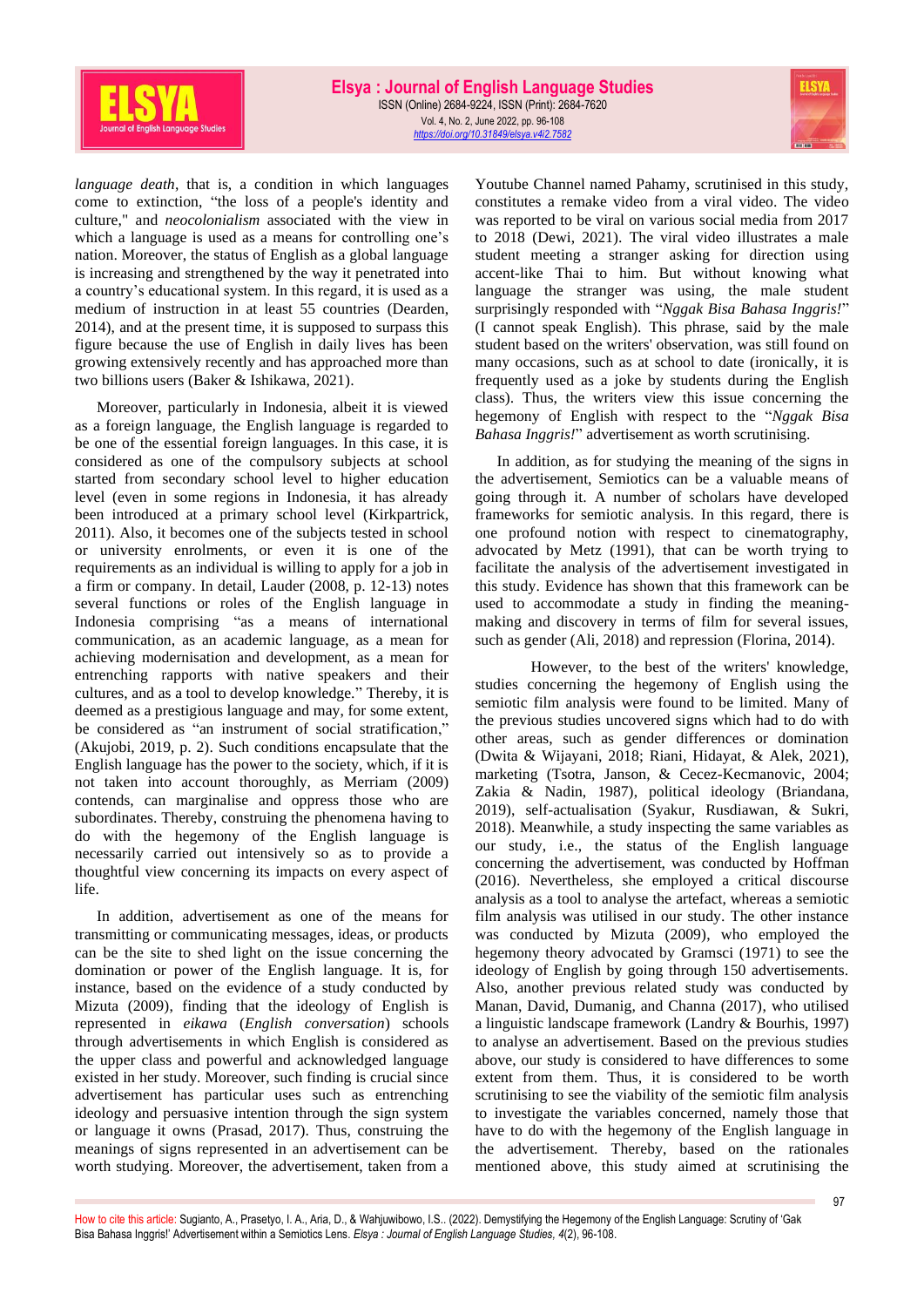

meanings of the signs associated with the hegemony of the English language in the advertisement video through utilising the semiotic film analysis embedded in syntagmatic types. Additionally, this study posed research questions to guide it: 1) What are the syntagmatic types employed by the advertisement? 2) What are the meanings of the signs with respect to the hegemony of the English language in the advertisement?

# **2. Literature Review**

The following section will focus on the variables involved in this study. These encompass the construal of the advertisement conceptions with respect to the way it is used in social interactions and communications, followed by the understanding of the domination of the English language and film semiotics.

### **2.1 Advertisement and Communication in Society**

At the present time, advertisement has been one of the essential means of communication in regard to economy, politic, culture, and even education. It is seemingly so ubiquitous that it can be found in various media, either printed or electronic (Saputri, Hidayat, Alek, & Eviyuliwati, 2021). Besides, it is considered to be an eminent tool through which particular messages can be communicated in comparison to any other forms of communication (Grimaldi, Hadeler, Richards, Berger, Zimmerman, Bromley, Dapper, Toth, Santry, & Allen, 2003; Tenia & Saripudin, 2019). In addition, the advertisement realised through a variety of modes or means encompassing print, broadcast, outdoor, direct mail, collateral material, and the internet has particular features which may be either positive or 'negative,' informative or persuasive, intended to help the viewers/readers critically observe the strength and weakness of a product or to merely persuade them so that they buy the product (Cayestu  $\&$ Pasaribu, 2020).

In addition to the features of advertisements, upon having power over particular individuals, such as youth or individuals with a lack of education, an advertisement can be an influential tool infusing a subtle or hidden social agenda affecting them (Feramayasari & Wiedarti, 2020). Another feature is leading advertisements to be enticing to investigate due to their language use, which in this regard is characterised by 'mysterious of language' in its production (Dahl, 2007). Furthermore, the use of the language in the advertisement will be significant if it conforms to the images emerging in the advertisement (Afsheen & Eijaz, 2017). Thereby, the significance of the advertisement will not run per se, but the images accompanying it also have a particular role, namely in delivering the purposeful message (Sugianto, Denarti, & Prasetyo, 2021). Moreover, at present, the information concerning the purposeful message can be easily accessed due to the fact that lots of today's advertisements have been aired on ubiquitous social media such as Youtube (Al Mar'atus & Syahrizal, 2021; Tussa'diah, Anggaini, & Hasibuan, 2021).

In conclusion, based on the elaborations above, advertisements are considered as the essential means of social communication and interaction. These can be in printed or electronic forms. Also, the content provided by an advertisement can result in positive or negative impacts, so the viewers are required to entrench their critical thinking as they view it.

### **2.2 The Hegemony of the English Language**

The impacts of the domination or the hegemony of the English language constitute the result of its spread around the world. In this regard, Kachru (1986, 1996) points out the geographic and historical spread of the English language represented in three types of circles encompassing: 1) *the inner circle* associated with the countries which constitute 'the traditional bases of English' and the English language is used as the 'the primary language'; 2) *the outer circle* or 'extended circle' associated with the countries in which the English language is deemed as as a second language and the 'part of a country's chief institutions'; 3) *the expanding circle* or 'the extending circle' having to do with countries in which the English language is considered to be an international language and historically the countries included in this circle had not undergone colonialisations of the coutries from the inner cirlce (Cystal, 2003), albeit for a certain case, for instance, actually Indonesia had ever been colonialised by English in the past time, around the eighteenth century, as it was formerly known as the Netherlands East Indies (Israel, 1995, p. 1127; Kehoe, 2008). In addition to the representation of the three circles, the countries that belong to each circle are depicted in detail in **Figure 1**.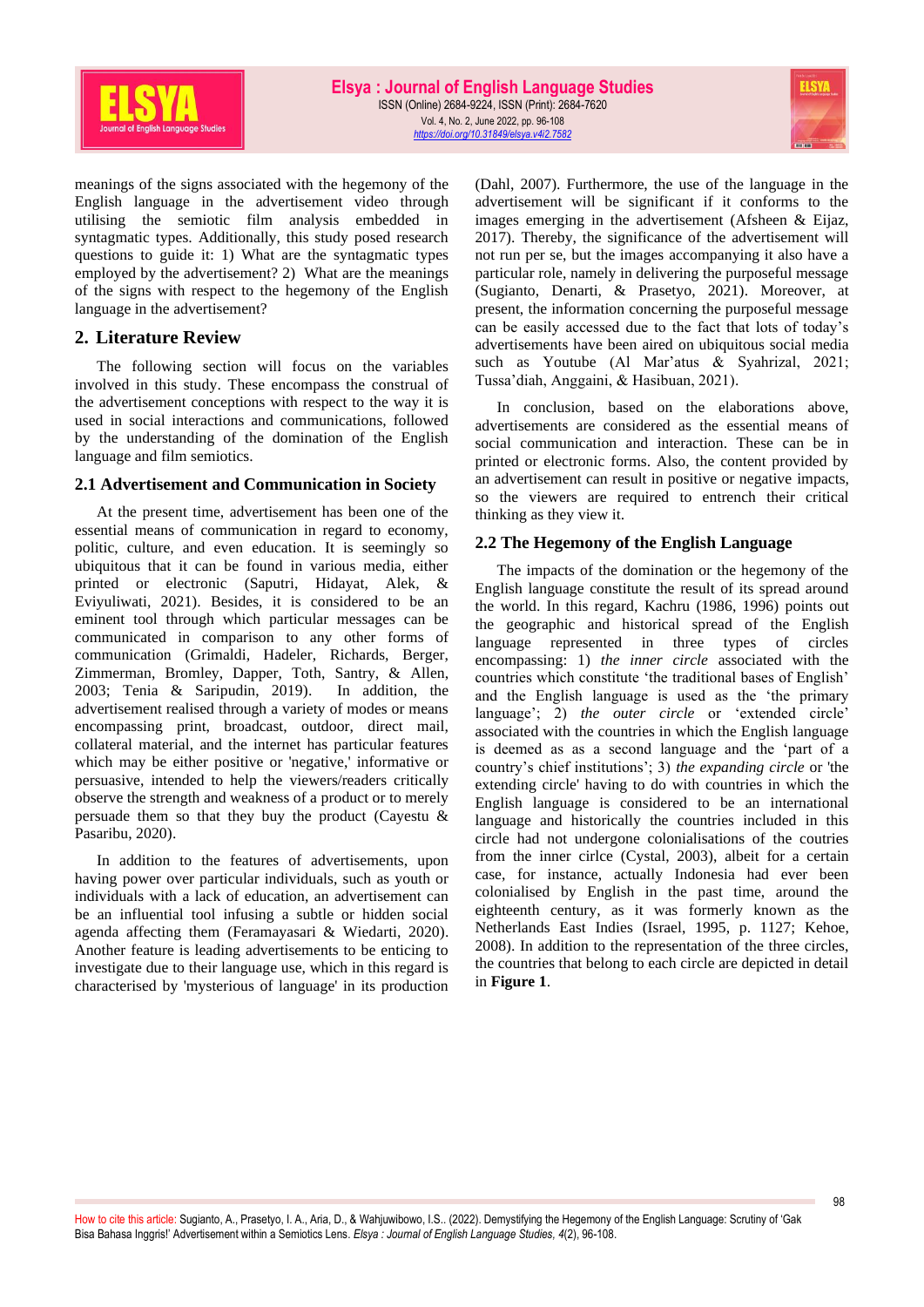

**Figure 1.** The Three Concentric Circles (Kachru, 1988, 1996)

Moreover, the domination and power of the English language can be represented through various means. In this regard, such representation depicting the hegemony of the English language, as some studies show and reveal, can be in the form of a written such as a book (Mianda, 2014) and a video or movie (Jonesa, Jufrizal, & Wahyuni, 2018). Additionally, the hegemony of the English language may result in certain fashions. On the one hand, it may result in negative effects, such as making the other languages come to extinction, "the loss of a people's identity and culture," and *neocolonialism* (Akujobi, 2019, p. 13). On the other hand, instead of negative consequences, the existence of the domination of the English language may result in a positive consequence, and if there is a lack of domination of the English language may bring some negative impacts to particular countries. In this regard, Tom-Lawyer and Thomas (2019, p. 92) reveal such conditions in which the non-hegemony of English in Western Africa underwent based on some studies, for instance, led to the following issues comprising of low literacy rate, high poverty rate, industrial backwardness, social and employment mobility became limited, prevalent school drop-out rate, limited access to information, and limited career opportunities.

Based on the elaborations above, the domination of the English language can be concluded to have two main results or impacts, i.e., either provides positive impacts or negative ones. Thus, this issue is required to be taken into account thoughtfully, for these may influence individuals or countries in some aspects, for instance, in the aspects of the economy, political, education, and so forth.

### **2.3 Film Semiotics: What is it?**

Semiotics constitutes one of the growing interests and fields in the area of language and communication. Moreover, semiotics, according to Gall, Gall, and Borg (2003, p. 507), is defined as "the study of sign systems, in particular, the study of how objects (e.g., letters of the alphabet) come to convey meaning and how systems relate to human behaviour." In addition, the importance of the study of signs becomes clear with the realisation that message doesn't exist until it has become coded in the form of signs. This coding process affects the nature of the message that is delivered." Besides, semiotics derives originally from the two prominent figures, namely Charles Sanders Peirce, the American pragmatic philosopher, and Ferdinand de Saussure, the Swiss linguist (Stam, Burgoyne, & Flitterman-Lewis, 2005).

Moreover, due to its use to understand the meaning of messages, semiotics has been implemented in several communication media, one of them has to do with the film. The meaning-making is manifested in the film is conducted through some cinematographic scenes known as the Large Syntagmatic Category of the Image Track. Regarding the Large Syntagmatic Category of the Image Track advocated by Metz (1991), there are eight syntagmatic types which are explicated in Table 1 below.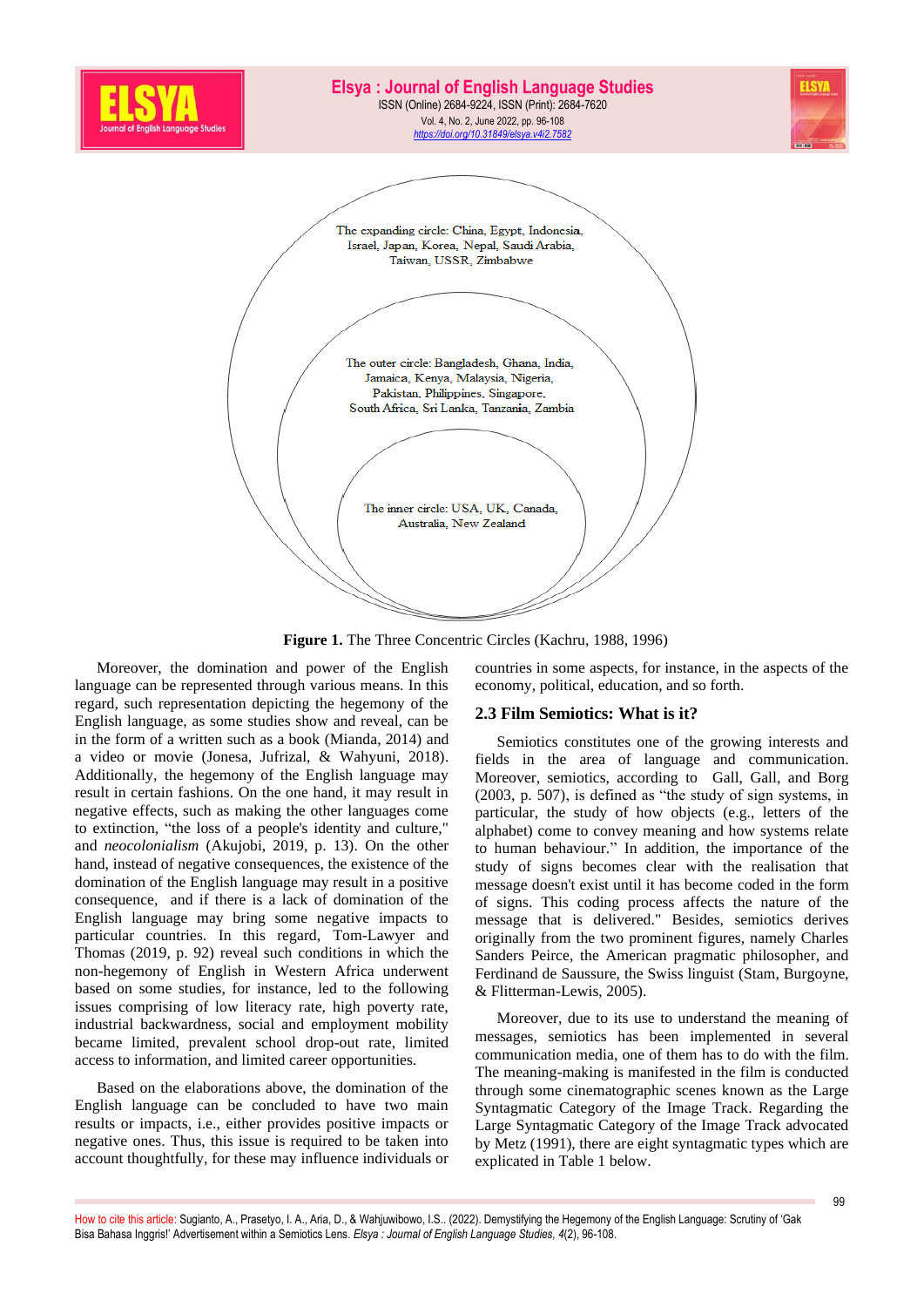

**Tabel 1.** Syntagmatic Types (Metz, 1991, p. 119-131; Stam, Burgoyne, & Flitterman-Lewis, 2005, p. 41-42; Wahjuwibowo, 2018, p. 38-41)

| Syntagmatic<br><b>Types</b> | <b>Description</b>                                                                                                                                                                                                                                                                                                                                                                                                                                                                                                                                                                                                                                                    |
|-----------------------------|-----------------------------------------------------------------------------------------------------------------------------------------------------------------------------------------------------------------------------------------------------------------------------------------------------------------------------------------------------------------------------------------------------------------------------------------------------------------------------------------------------------------------------------------------------------------------------------------------------------------------------------------------------------------------|
| Autonomous<br>shot          | shot. There<br>single<br>A<br>are<br>some<br>subdivisions of this syntagmatic type,<br>single-shot<br>sequence<br>namely<br>and<br>inserts (comprising non-diegetic insert<br>referring to<br>image<br>the<br>with<br>the<br>comparative function used to show the<br>external object of the film, displaced<br>diegetic insert referring to the real<br>diegetic image displaced from<br>its<br>normal film position, i.e., temporally or<br>spatially out of context, subjective<br>insert referring to images describing<br>memory, dream, fear, etc., explanatory<br>insert associated with the single shots<br>used for events clarifications to the<br>viewers. |
| Parallel<br>syntagma        | A combination of two or more distinct<br>and unrelated plots (i.e., there is no<br>direct relationship in terms of the<br>setting of time or place).                                                                                                                                                                                                                                                                                                                                                                                                                                                                                                                  |
| <b>Bracket</b><br>syntagma  | Short<br>are used to<br>show<br>scenes<br>particular examples of a certain order<br>of reality without temporal sequence<br>and frequently appear around<br>a<br>concept.                                                                                                                                                                                                                                                                                                                                                                                                                                                                                             |
| Descriptive<br>syntagma     | Successive objects describe "spatial<br>coexistence"; in other words, it has to<br>with providing a particular<br>do<br>description of the setting of a certain<br>object.                                                                                                                                                                                                                                                                                                                                                                                                                                                                                            |
| Alternate<br>syntagma       | Provides the explanations of two or<br>more events or plots simultaneously.<br>Also, it occurs in the same story having<br>a direct relationship in terms of the<br>settings.                                                                                                                                                                                                                                                                                                                                                                                                                                                                                         |
| Scene                       | Particular events occurred in a certain<br>set of times or places. Also, the<br>signifier<br>indicates<br>the<br>events<br>fragmented into various shots.                                                                                                                                                                                                                                                                                                                                                                                                                                                                                                             |
| Episodic<br>sequence        | Used to shorten time chronologically,<br>orderly, and symbolically.                                                                                                                                                                                                                                                                                                                                                                                                                                                                                                                                                                                                   |
| Ordinary<br>sequence        | Used to show the only necessary shot<br>which is not used chronologically.                                                                                                                                                                                                                                                                                                                                                                                                                                                                                                                                                                                            |

Some previous studies have shown that the syntagmatic types above are facilitative to assist the analysis of the meaning-making and discovery concerning issues encompassing gender (Ali, 2018) and repression (Florina, 2014). Based on these previous studies, it is perceived to be worth trying to apply these syntagmatic types to figure out the meaning of the signs that appear in the artefact concerned in the present study.

# **3. Method**

Qualitative research, more specifically a semiotic analysis, was employed in the present study. In this case, this type of analysis, in some resources, seems to have other related terms, for instance, hermeneutic analysis, which was deemed as the type of analysis having to do with evaluating and discovering meaning from a particular text involving speech, movies, or songs, and cultural artefacts (Shank, Brown, & Pringle, 2014) and content analysis (Schreier, 2012). However, semiotic analysis is preferred to be used as this study involved and was focused on syntagmatic analysis, which is a part of a semiotic analysis (pp. 51-52).

Besides, the analysis unit investigated in this study was an advertisement taken from Youtube. Its title was "*Gak Bisa Bahasa Inggris*!*"* created by Pahamy and uploaded on January 29, 2021 (Pahamy, 2021). This was investigated due to the virality of the plot in various social media and on account of the perceived assumption that the content had the related issue concerning the portrayal of the domination and power of the English language.

As the artefact or the analysis unit were collated and downloaded from Youtube, following and adapting Jewitt, Bezemer, and O'Halloran's (2016, pp. 147-148) notions concerning the multimodal transcription, it was transcribed (which in this regard it is introduced by them as a process of 'transduction' comprising different modes, such as writing, image, and layout). When these had been transcribed, these were identified and analysed by utilising the semiotic film analysis, i.e. Metz's (1991) Large Syntagmatic Category of the Image Track. In this regard, the verbal and nonverbal signs emerging in the advertisement video were analysed based on the eight syntagmatic types comprising autonomous shot, parallel syntagma, bracket syntagma, descriptive syntagma, alternate syntagma, scene, episodic sequence, and ordinary sequence. The analysis conducted was used to construe and infer the findings concerning the representation of the hegemony of the English language.

In addition, to make sure the present study meets the trustworthiness, some verification techniques were utilised. First, "long terms and repeated observation" associated with scrutinising the issues for a particular length of period to make sure the data were valid based on the setting involved were employed (Creswell, 2014). Second, peer debriefing was conducted through consulting the work to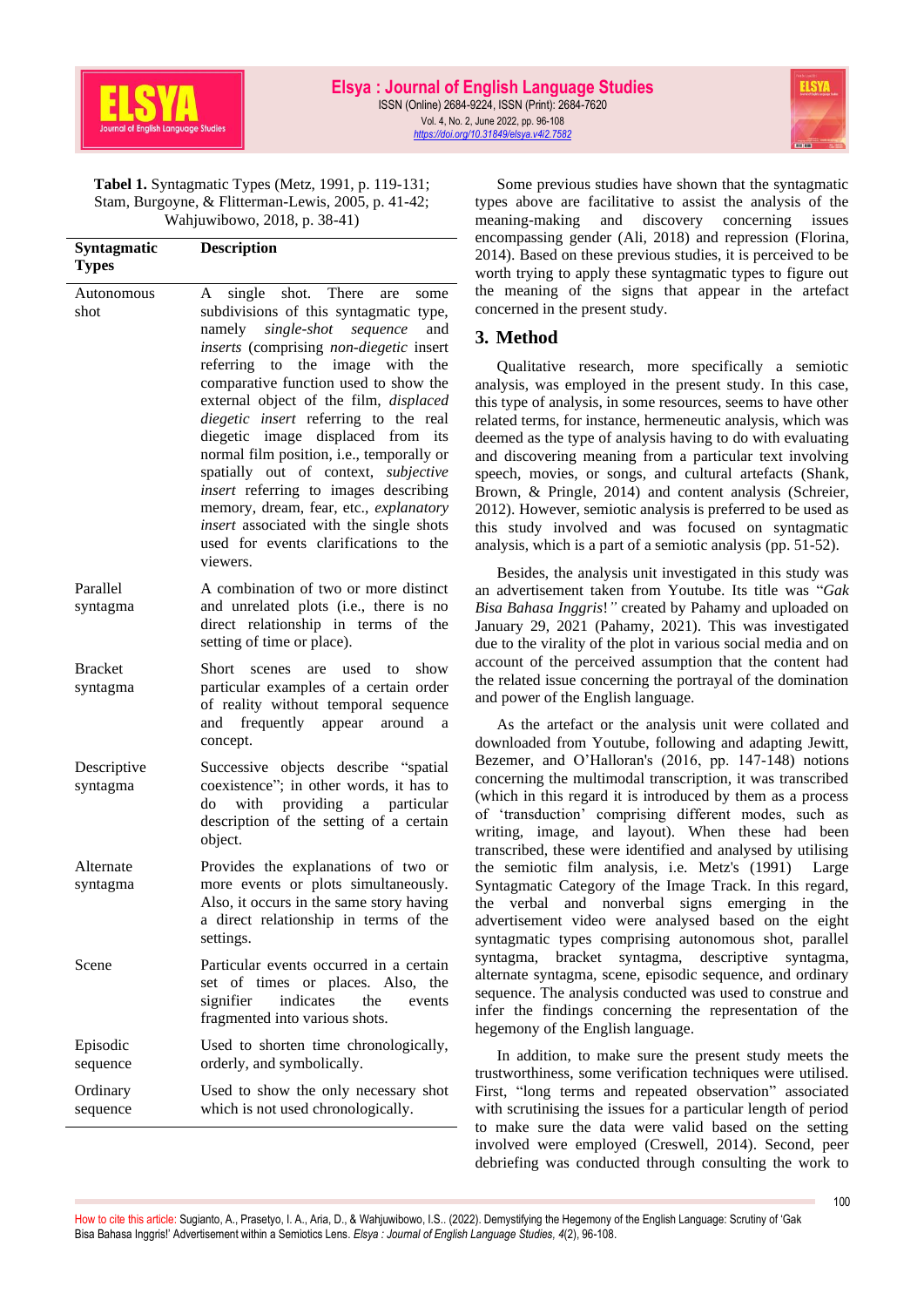

the professional concerning the area scrutinised; also, generating the thick description of the data obtained was employed to keep transferability of this study, which may facilitate feasible comparisons with the other contexts; besides, creating "referential adequacy" by searching and using related documents, theories, and previous studies were employed to corroborate the findings and the interpretation of the data analysed (Guba, 1981).

### **4. Results**

The findings of the present study were based on the syntagmatic types advocated by Metz (1991). In this case, these were displayed based on the plots that occurred in the advertisement consecutively.

### **4.1 Descriptive syntagma 00:00 -00:25 = 0**



**Figure 2.** The Senior High School Student Met the Driver for the First Time (Pahamy, 2021)

The descriptive syntagma was found in the initial scenes. In this regard, these initial scenes provide some description of the initial introductory plots of the film. To begin with, these scenes tell about a driver who was greeting a male senior high school student being on the way to school. The driver was likely to speak in Thai. Regardless of having no understanding about what the man was talking about and what kind of a language the man used, the boy, the senior high school student, just replied it "*I don't understand. … I can't speak English*." Knowing the boy could not speak English, the driver and the other boy, who is a senior high school student too, laughed at him. Being laughed at, the main actor, the male senior high school student, unfastened his school tie and tried to wipe his tears.

In this segment, the depiction is also given by varying the hue of the scenes. In this regard, image 1, when the driver was greeting the student, and image 2, as the senior high school student was answering, was in a normal hue. However, after the boy told the man that he could not speak English, there were some colour differences concerning the scenes. Image 3 and 4 had the orange colour indicating "cheer and excitement" (Morton, 2021b); concerning the plot of the film, the shift of colour can be interpreted that the two actors in the film in images 3 and 4 were feeling pleased with the condition as a result of hearing the other actor, the boy could not speak English. Moreover, the image 5 and 6 turned into blue meaning "depression" (Morton, 2021a); such colour, if associated with the plot, then can be interpreted as being unable to speak English or having a lack of English proficiency made someone depressed; in other words, English has a power to control one's emotion.

#### **4.2 Scene (00:26-00:38=0)**



#### **Figure 3.** The Senior High School Student Met Another Student Showing Him a Learning Application (Pahamy, 2021)

This type of syntagma comprises several shots, which are chronological, and consecutive, and linear. In these scenes, the senior high school student, who seemed to be depressed after being bullied by the driver and the other student, met another actor that was likely a senior high school student too. In this scene, the other student with long hair was depicted as a "saviour" who was trying to soothe the main actor by showing him an online learning application named Pahamy. Although there was no dialogue as the two actors met, referring to the gestures carried out, the meaning of the scene is still intelligible. In this regard, the actor with the long hair seems to give advice or suggest to the main actor to keep calm as indicated by his hand, which is touched the main's shoulder; such touch can be interpreted as support (Jones & Yarbrough, 1985). In the last scene, both of them nodded as if showing an indication that the main actor was in agreement (Andonova & Taylor, 2012) that they would try to use it.

### **4.3 Bracket Syntagma**

 $00:39-00:43=0$ 



**Figure 4.** The Senior High School Student Was Preparing to Study English (Pahamy, 2021)

As its name, this type of syntagma encompasses a mélange of short shots. This scene depicts the several shots having to do with the preparation before the main actor studied English. In this case, as portrayed in **Figure 4**, an amount of equipment was prepared by him, for instance, a bilingual dictionary (Bahasa Indonesia-English), a notebook, a miniature of Liberty statue with a flag and writing of "America," a grey senior high school tie used as a headband. All this equipment can be interpreted as he was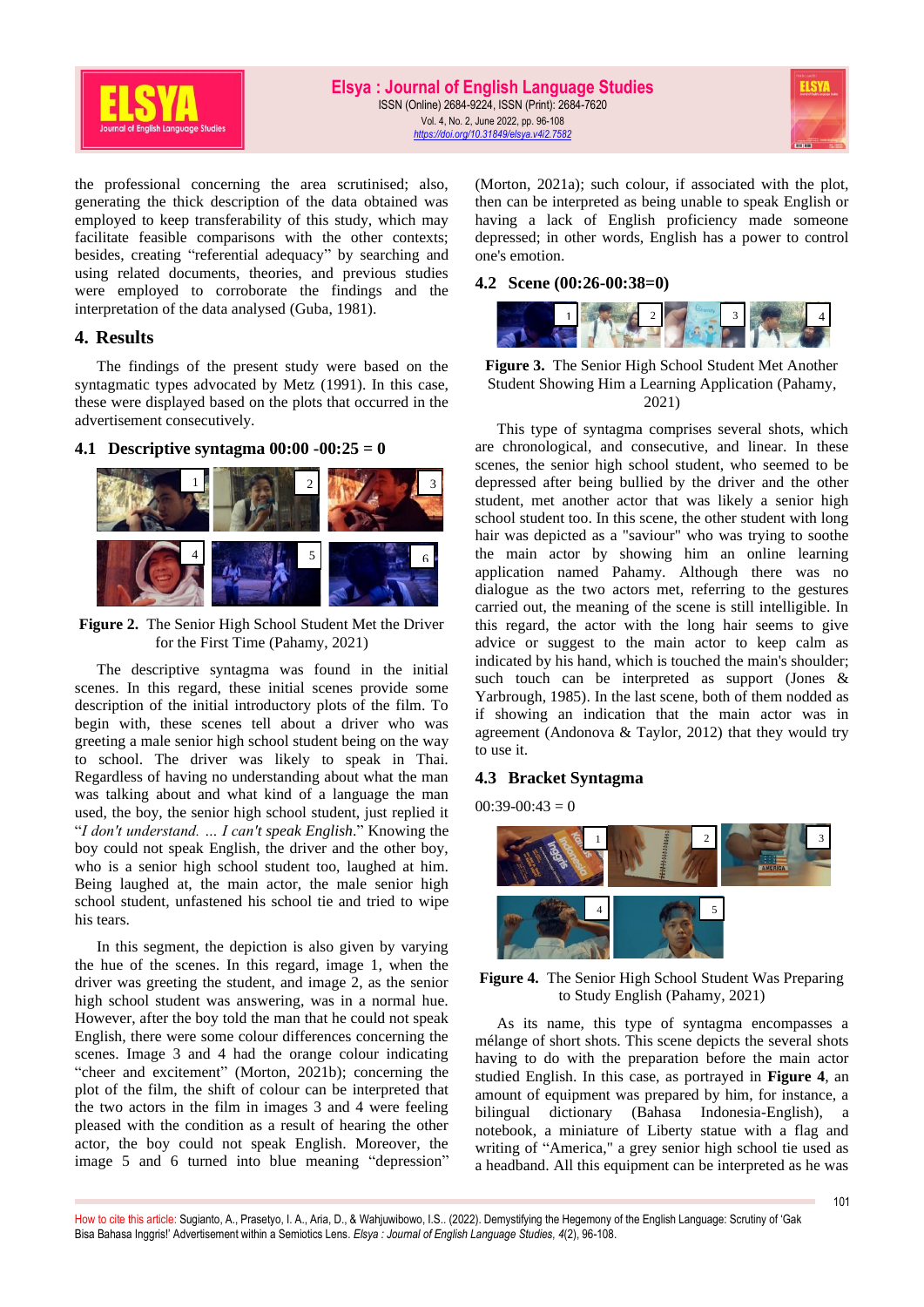

ready to learn English. Moreover, more specifically based on **Figure 3**, image 1 showing a bilingual dictionary (Bahasa Indonesia-English) can be interpreted that the boy was focusing on learning English as the target language from Bahasa Indonesia as the source language, and it also indicates that the boy knows Bahasa Indonesia better than English. Also, by referring to the empty notebook indicated by image 2, it can be interpreted that it is just the beginning of his learning. Next, the miniature of Liberty statue shown in image 3 can be interpreted as he is learning English, and/or specifically the American English, or in a figurative fashion, it can be associated with the notion of freedom (Maguth, Dustman, & Kerr, 2013); in this regard, if it is connected to the plot, it can be interpreted as the boy aimed to achieve for his freedom by acquiring the English (speaking) ability. At last, images 4 and 5 showing the man wearing a tie and fastening it as a headband can be interpreted as a symbol of courage (Hasan, 2018); hence, he would never give up on learning English.

### **4.4 Episodic Sequence (00:43-56:00 = 0)**



**Figure 5.** The Senior High School Student Was Studying English (Pahamy, 2021)

As its name**,** this type of syntagma shows the plots consecutively and linearly and commonly comprises more than one-shots with the functions to shorten the time chronologically. In this case, this scene depicts the boy who was studying English by utilising the online learning application, Pahamy. Moreover, based on **Figure 5**, image 1 shows that he was noting down the materials that he obtained from watching an English female tutor online by using his smartphone shown by image 2. Then, in image 3, it seems that all the materials conveyed by the tutor were intelligible for him. Based on these scenes, it can be interpreted that the boy was studying English seriously and in a motivating fashion by referring to the way he noted down the materials; in other words, it can be interpreted that he was engaged on account of the conducive environment for learning he created as shown by the attributes aforementioned (Schunk & Mullen, 2012). Also, it provides information that the boy had understood the material given, as indicated by the gesture of a nod in image 3 (Andonova & Taylor, 2012).

**4.5 Autonomous Shot (00:56-01:00 = 0)**



**Figure 6.** The Senior High School Student Remembered the Insults He Got on Account of His Lack of English Proficiency (Pahamy, 2021)

The autonomous shot, including subjective insert, occurs as the main actor, the male senior high school student, was studying English at home, and he was depicted to remember the events and insults he obtained through his eyes. This scene was enclosed by the background sound, that is, a sound of an eagle. The sound of an eagle and his eyes shown in image 3 can be interpreted that the boy was targeting and readily hunting (Wittkower, 1939) or "assaulted" or took revenge on the other actors who had already insulted him for not having adequate English language skill.

Moreover, the scene depicting the insults he got as he was on the way to school, which in this case, the other actors laughed at him because he could not speak English then can be interpreted that the ability to speak English is considered as an essential and prestigious competence. Lack of such ability is viewed as something weak and deficient. Such portrayals indicate that the use of language, which in this case particularly English, may lead individuals to see or label someone else's status (McKinney, 2007), which then results in particular consequences, such as obtaining less access to certain public services (Dubard & Gizlice, 2008), affecting employment status (Afful, 2014).

#### **4.6 Scene (01:00-01:39 = 0)**



**Figure 7.** The Senior High School Student Met the Driver Again (Pahamy, 2021)

This scene depicts the plot in which the main actor with the other student who was on the way to school and suddenly a car horn honked and stopped near to them. Knowing that the car was the same as the previous day he met, the main actor turned his head and saw the student with long hair. Then, the student with long hair pointed to him and gave a distance fist pump to the boy. Then, the boy came close to the car, and the driver greeted him in the Thai language. The boy just directly replied to him with, "*Sorry, I don't speak Thai*." Knowing that boy had been able to speak English, the driver and another student who laughed at him the previous day seemed to get surprised. Then, the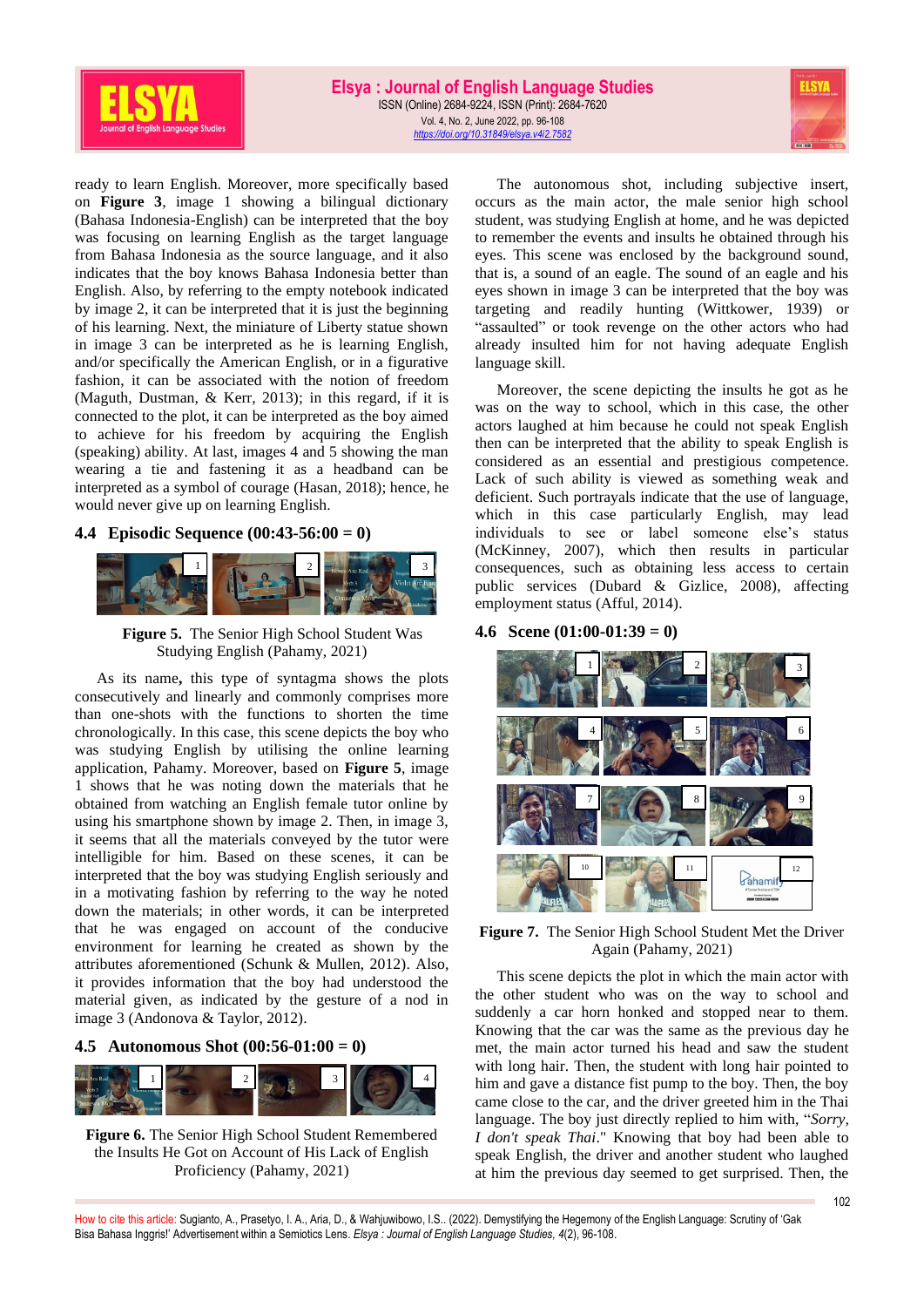

other student with the long hair pointed his finger to him and gave him a thumb up. At last, the student with the long hair disappeared, and the insignia of the online learning application appeared with a white background. Based on this scene, there are some gestures used by the actors that have some interpretations. For instance, the man with the long hair pointing to him with the index finger and giving a fist pump can be interpreted as wishing him "good luck" (Charles, 2018; Devereux, 1966; Mehrabian, 1969). Moreover, in terms of the thumb up used, it can be interpreted as the boy with the long hair was appreciating the main actor that he had done a good job (Sherzer, 1991).

### **5. Discussion**

Based on the aforementioned findings, it can be seen that not all the types of syntagma appear in the advertisement. In this regard, only five out of eight types of syntagma come up in the advertisement, i.e., descriptive syntagma, bracket syntagma, episodic syntagma, autonomous shot, and scene. This finding follows the result of a study conducted by Ali (2018), who also found that not all the syntagma types appear, which in this regard, in his study, there was no bracket syntagma. In comparison with the finding of the previous study investigating a film with more than one and thirty hour-duration, it can be inferred that to cover all the syntagma types in one advertisement like the present study that has a very short duration, i.e., about one minute and thirty-nine seconds seem challenging and unlikely.

Furthermore, the findings of the present study also follow the findings of the previous studies (Manan et al., 2017; Mizuta, 2009) that reveal the ideology, as well as the domination of English, were embedded in advertisements. However, so as to clarify that the present study is considered to provide a new insight since it was conducted in the context of Indonesia and uses the semiotic lens, i.e., syntagmatic types, to analyse the artefact. In this regard, some indications concerning power and domination can be illuminated through several signs. To begin with, the advertisement is a remake video from a video depicting the similar story of a male teen student who was viral due to his reaction toward a stranger who was talking to him, and due to his unfamiliarity with what the stranger talked about, he just reacted by saying "*Tidak Bisa Bahasa Inggris"* (Can't speak English)." This video uploaded on Youtube was viral which then was adapted by Pahamy to make the remake video for its commercial use. The use of Youtube, which was considered as a cultural product, as Bestari, Mayekti, and Faiza (2020) contend, can be associated with the domination of the United States (US), which in this case, the US constitutes one of the countries in the inner circle in which English becomes the primary language (Kachru, 1986, 1988, 1994, 1996, 2001). Based on this finding, the power and domination of the English language can be indicated by the ability to speak English, and the use of

Youtube viewed as a cultural product that becomes the common media to promote or share the information about a product (in this case the product was in the form of service); besides, these also provide the emphasis that the English language and culture have gained its power in Indonesia to some extent.

Moreover, some signs indicating the domination and power of the English language were found inside the advertisement video. In this case, similar to the previous finding, it was found that those signs had to do with the (American) English and its cultural product associated with concrete cultural objects (Sugianto & Wirza, 2021; Yuen, 2011), as shown by the small miniature of the Liberty statue shown in the video during the main actor is trying to learn English at home (see the episodic sequence and bracket syntagma above). Moreover, another sign having to do with the (American) English relates to the bilingual dictionary (Bahasa Indonesia-English) used, which in this case was written by John M. Echols and Hassan Shadily, which tend to have an American English nuance (see the episodic sequence and bracket syntagma above). Nevertheless, it seems that the use of the bilingual dictionary was considered not appropriate since, as Budiwiyanto (2021) argues, it was considered to be a receptive dictionary with a function to decode messages from the target language and more suitable for English speakers, not Bahasa Indonesia speaker, besides it was not deemed to be friendly-user, particularly for a beginner learner, that in this case was associated with the actor in the advertisement video.

In addition to the signs symbolising the hegemony of the English language, the other syntagma types also reveal them. In this regard, the signs associated with the emotions appearing in descriptive syntagma (00:00 -00:25) in the initial plot and the scene syntagma (01:00-01:39) appearing in the last plot. In the descriptive syntagma (**Figure 2**), the main actor, the male student, felt "down" because he was not able to speak English, and due to such weakness, he got insults from the other actors, namely the driver and the other student passing by the street. In this scene, there are some changes in terms of the actors' emotions. The shifting emotions were shown by the changing of the colours in the scene, i.e., the main actor who felt depressed was shown by the blue colour scene (shots 5 and 6 of the descriptive syntagma), and the other actors who insulted him were shown in the orange colour (shots 3 and 4 of the descriptive syntagma). By using the different colours, the producer or maker of the video seemed to show the emotions of each actor. It is in line with Morton's (2021c) assertion that each colour has its own meaning. Moreover, most of the shots are taken in close-up shots. Such close-up shots, as Ali (2018) asserts, were employed to show particular emotions. Moreover, in the last scene syntagma, the main actor met again with the driver who had insulted him; but in this scene, because he was able to speak English, he got no insults from the driver; on the contrary, he obtained an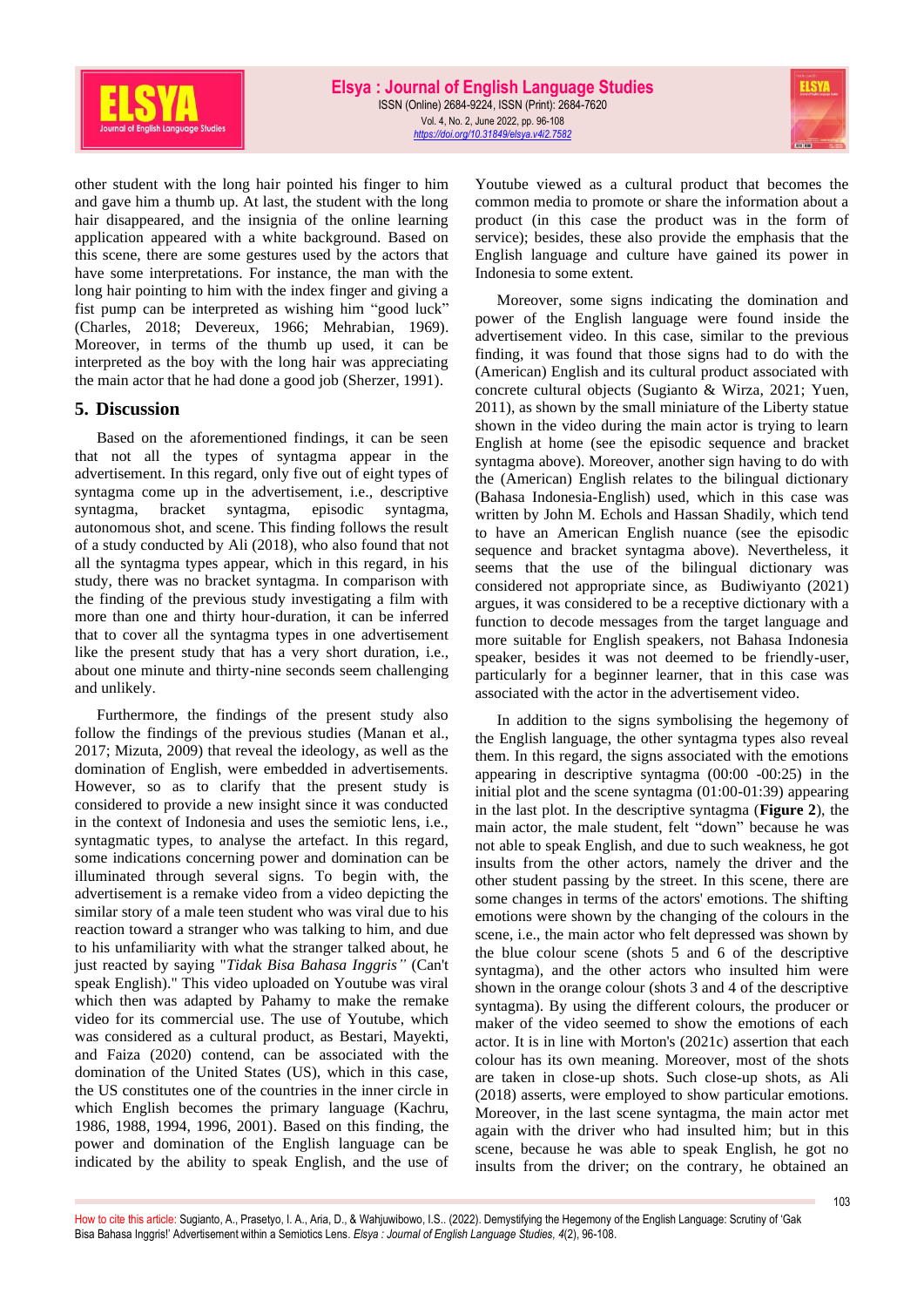

acknowledgement from the driver indicated by the driver's gesture, i.e., nodding. Also, being able to speak English made the main actor respond to the driver with a big smile showing that he was quite confident to talk to the driver. This plot indicates the power of the English language in which the ability to speak English may bring dignity, as shown by the main actor's big smile and the acknowledgement of the driver to the main actor.

Furthermore, the depiction of the hegemony represented in the video results in some impressions. On the one hand, as can be seen in the previous section, the lack of ability in using the English, some insults were given to the main actor. On the other hand, the domination of the English language may lead to the communication between two people from different cultures or languages is feasible, as it can be depicted in the advertisement in which the driver seemed to speak in Thai whereas the main actor whose first language was Bahasa Indonesia could communicate each other by making use of English (**Figure 7**, the scene 01:00- 01:39), and the message seemed intelligible which was indicated by the driver gesture, i.e., nodding. This finding follows the notion revealed by Master (1998), who views 'universal access' associated with the use of the English language universally that may accommodate a particular communication, in this regard in particular that which has to do with intercultural communication (Baker, 2018). Moreover, particularly in the higher education context, as Formentelli (2017) reveals, the ability to use English becomes more crucial, and in some sorts, he reports that it has been the language of higher education; such condition was due to the phenomenon of the 'internationalisation of higher education' which goes along with the trend to use English as a common medium (Kirkpartrick, 2011); hence, there seemed an increasing trend of the students studying overseas in countries from the inner circle such as United States (26%), United Kingdom (15%), Australia (8%), and Canada (3%) (OECD, 2016, p. 331). In other words, the English proficiency that students have may be beneficial for them, along with the condition in which if they are studying overseas, that may accommodate them during their interaction showing as part of the global community.

Albeit it was considered to provide a positive effect in communication and particularly in the academic context, it should be noted thoroughly that such domination of the English language may diminish the existence of the national language or local language. Pennycook (2017) reports that this phenomenon occurred in Malaysia in which lack of the national language Bahasa Malaysia proficiency was found; most of the citizens were found to be more proficient in the English language in comparison with their national language, Bahasa Malaysia. Thereby, even though undoubtedly, English has some crucial roles and functions, for instance, comprise the language required in the workplace, the medium of instruction, particularly in higher education levels, the media, and the internet communication

(Graddol, 2000; Kirkpartrick, 2011; Modiano, 2001), any thoughtful considerations for its use that may backfire on the existence of the national language or even the local language are required to be taken into account. To this end, carrying out the multilingual education as well as introducing the local languages or mother tongue at the primary school level which were also perceived by some researchers to provide benefits such as promoting 'multiple linguistic, cognitive and intercultural resources' needed for learning the other languages can be promising alternatives and agendas, particularly for Indonesia since it is considered to be 'the house of multicultural ethic groups' in which numerous 'individual vernacular languages' exist, approximately exceeding seven hundred languages (Benson, 2017; Cenoz, 2009; Kirkpartrick, 2011; Saputra & Saputra, 2020).

# **6. Conclusion**

Based on the elaborations of the aforementioned findings, some conclusions can be drawn. To begin with, it is a rare phenomenon to find a very short advertisement that covers and makes use of all the syntagma types; in this regard, only five out of eight types of syntagma emerge, i.e., descriptive syntagma, bracket syntagma, episodic syntagma, autonomous shot, and scene. Next, the power and domination of the English language were shown by the use of Youtube viewed as a cultural product, deriving from the United States (US), as a means for advertising a product with the plot giving the emphasis that it is crucial to have apt English-speaking proficiency.

Furthermore, some signs embedded in the advertisement video found to have an association with the hegemony of the English language comprise the cultural products which mainly derive from and tend to have a relation with the US, for instance, the small miniature of the Liberty statue and bilingual dictionary used that were shown particularly through the episodic sequence and bracket syntagma. The hegemony of the English language was also found in the other types of syntagma, namely the bracket syntagma and scene syntagma, with some features such as the use of shifting colours in some particular shots and the use of close-up shots indicating the emotions of the actors, and the use of the actors' gestures.

In addition, the domination and power of the English language have both negative and positive effects and impressions; which in this regard, the former associated with the ability to speak English shown in the video, namely any acknowledgement will be given to those who have the apt English proficiency and vice versa if one lacks such proficiency may result in a consequence such as insults leading to depressed feeling; the latter associated with the intercultural communication; which in this case, the English language can be used as a medium to facilitate the interaction and communication conducted by people with different cultures and languages. Fifth, the negative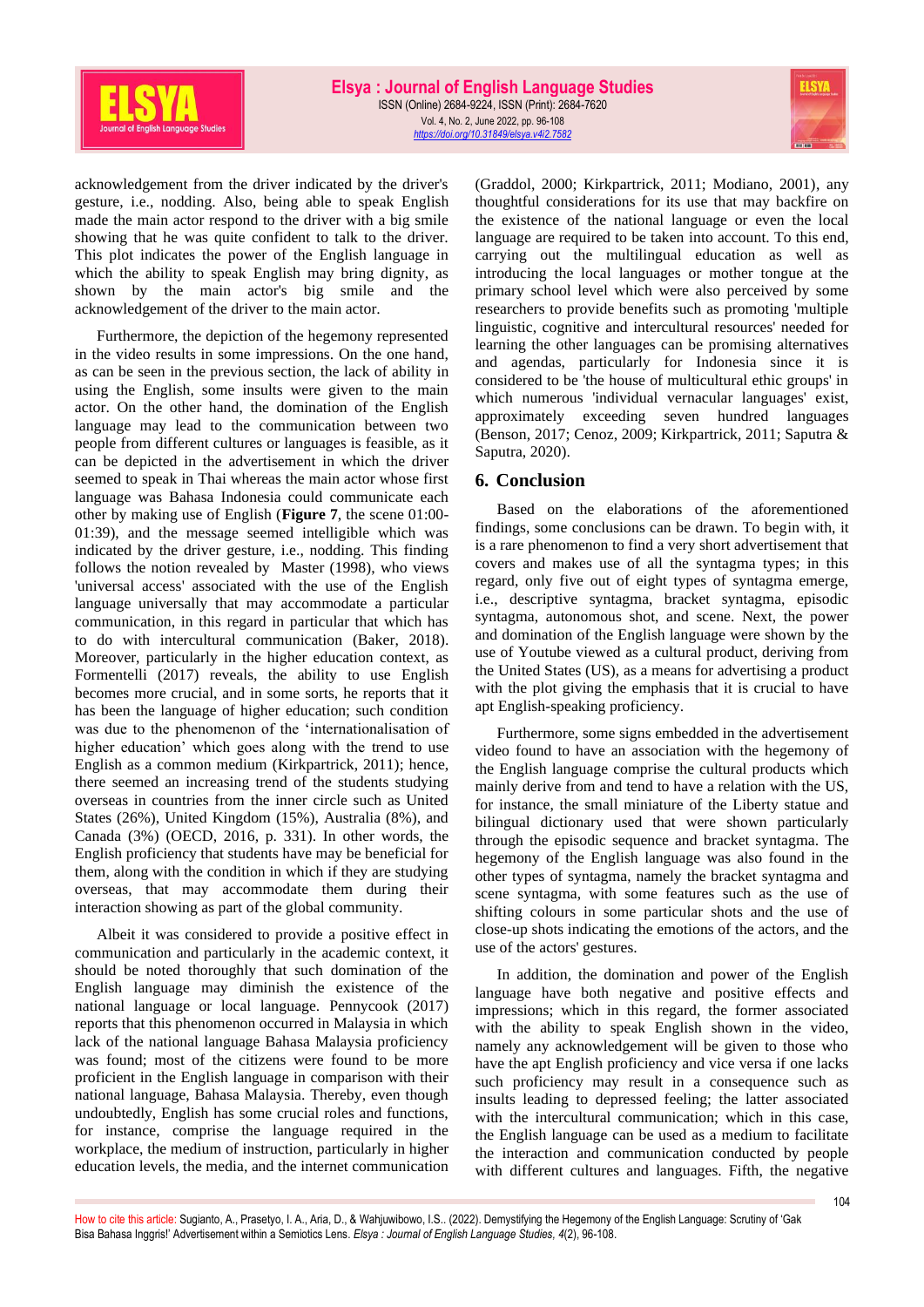

effect of the hegemony of the English language over the existence of the national language or local language is required to be taken into account, and the multilingual education proposal can be an alternative to solve it. Finally, for future studies, interviewing the producer(s) or maker(s) of the video are advocated to gain more in-depth data, particularly that have to do with the meanings of the signs appearing the video; moreover, investigating the advertisement by making use of the other framework can be alternative for the future research.

# **References**

- Afful, E. A. (2014). Heterogeneity in the importance of English-speaking ability in determination of employment status by demographic subgroups in the United States. In *Munich Personal RePEc Archive (MPRA)*. The Munich University Library. https://mpra.ub.uni-muenchen.de/58767/
- Afsheen, S., & Eijaz, A. (2017). What makes an educational advertisement campaign successful : A case study of Zara Sochiye. *Journal of Media Studies*, *32*(2), 61–88.
- Akujobi, O. S. (2019). The English language hegemony and sociolinguistic effects on indigenous Nigerian languages. *Journal of African Studies and Sustainable Development*, *2*(2), 1–14.
- Al Mar'atus, A., & Syahrizal, T. (2021). The analysis illocutionary acts of ustadz Hanan Attaki Youtube channel. *PROJECT (Professional Journal of English Education*), 4(1), 47–54. https://doi.org/10.22460/project.v4i1.p47-54
- Ali, M. M. (2018). Analisis gender film Salah Bodi melalui semiotika Christian Metz. *Gelar: Jurnal Seni Budaya*, *16*(1), 59–76. https://doi.org/10.33153/glr.v16i1.2340
- Andonova, E., & Taylor, H. (2012). Nodding in (dis-) agreement: a tale of two cultures. *Cognitive Processing*, *13*(1), 79–82. https://doi.org/10.1007/s10339-012-0511-7
- Baker, W. (2018). English as a lingua franca and intercultural communication. In J. Jenkins, W. Baker, & M. Dewey (Eds.), *The Routledge handbook of English as a lingua franca* (pp. 25–50). Routledge.
- Baker, W., & Ishikawa, T. (2021). Transcultural communication through global Englishes. In *Transcultural Communication Through Global Englishes.* Routledge. https://doi.org/10.4324/9780367809973
- Benson, C. (2017). Multilingual education for all: Applying an integrated multilingual curriculum model to lowincome contexts. *Multilingualisms and Development*, 101–114.
- Bestari, A. C. Y., Mayekti, M. H., & Faiza, D. (2020). Short documentary film implementation at Al Ikhsan Beji Islamic boarding school as a media to improve English speaking in the midst of the American popular culture hegemony. *Jurnal Sinestesia*, *10*(1), 22–31.
- Briandana, R. (2019). Representation of political ideology in advertising: Semiotics analysis in Indonesia television. *International Journal of English Literature and Social Sciences*, *4*(3), 764–775. https://doi.org/10.22161/ijels.4.3.31
- Budiwiyanto, A. (2021). *Urgensi penyusunan kamus dwibahasa Indonesia-Inggris untuk penutur Bahasa Indonesia*. Badan Pengembangan Dan Pembinaan Bahasa Kementrian Pendidikan Dan Kebudayaan. http://badanbahasa.kemdikbud.go.id/lamanbahasa/con tent/urgensi-penyusunan-kamus-dwibahasaindonesia-inggris-untuk-penutur-bahasa-indonesia
- Cayestu, T. A. A. B., & Pasaribu, T. A. (2020). Ellipsis on gadget advertisements in T3 magazine. *JELTL (Journal of English Language Teaching and Linguistics*),  $5(1)$ ,  $105-119$ . https://doi.org/10.21462/jeltl.v5i1.390
- Cenoz, J. (2009). *Towards multilingual education: Basque educational research from an international perspective.* Multilingual Matters. https://doi.org/10.21832/9781847691941
- Charles, C. (2018). *Backtalk: Visual language and the representation of black women*. Florida Antlantic University.
- China Daily. (2017). *Mandarin is now rapidly becoming a global language*. http://www.chinadaily.com.cn/opinion/2017- 10/13/content\_33190150.htm
- Creswell, J. W. (2014). *Research design: qualitative, quantitative, and mixed methods approaches* (Fourth). SAGE Publications Ltd.
- Cystal, D. (2003). English as a global language. In *The Palgrave Handbook of Economics and Language* (2nd Ed.). Cambridge University Press. https://doi.org/10.1007/978-1-137-32505-1
- Dahl, G. R. (2007). *Advertising for dummies* (2nd Editio). Wiley Publishing, Inc.
- Dearden, J. (2014). *English as a medium of instruction-a growing global phenomenon*. British Council.
- Devereux, G. (1966). The exploitation of ambiguity in Pindaros O. 3.27. *Rheinisches Museum Für Philologie*, *4*, 289–298.
- Dewi, R. K. (2021). *Video viral pelajar "Enggak bisa Bahasa Inggris", ini kisahnya hingga dapat*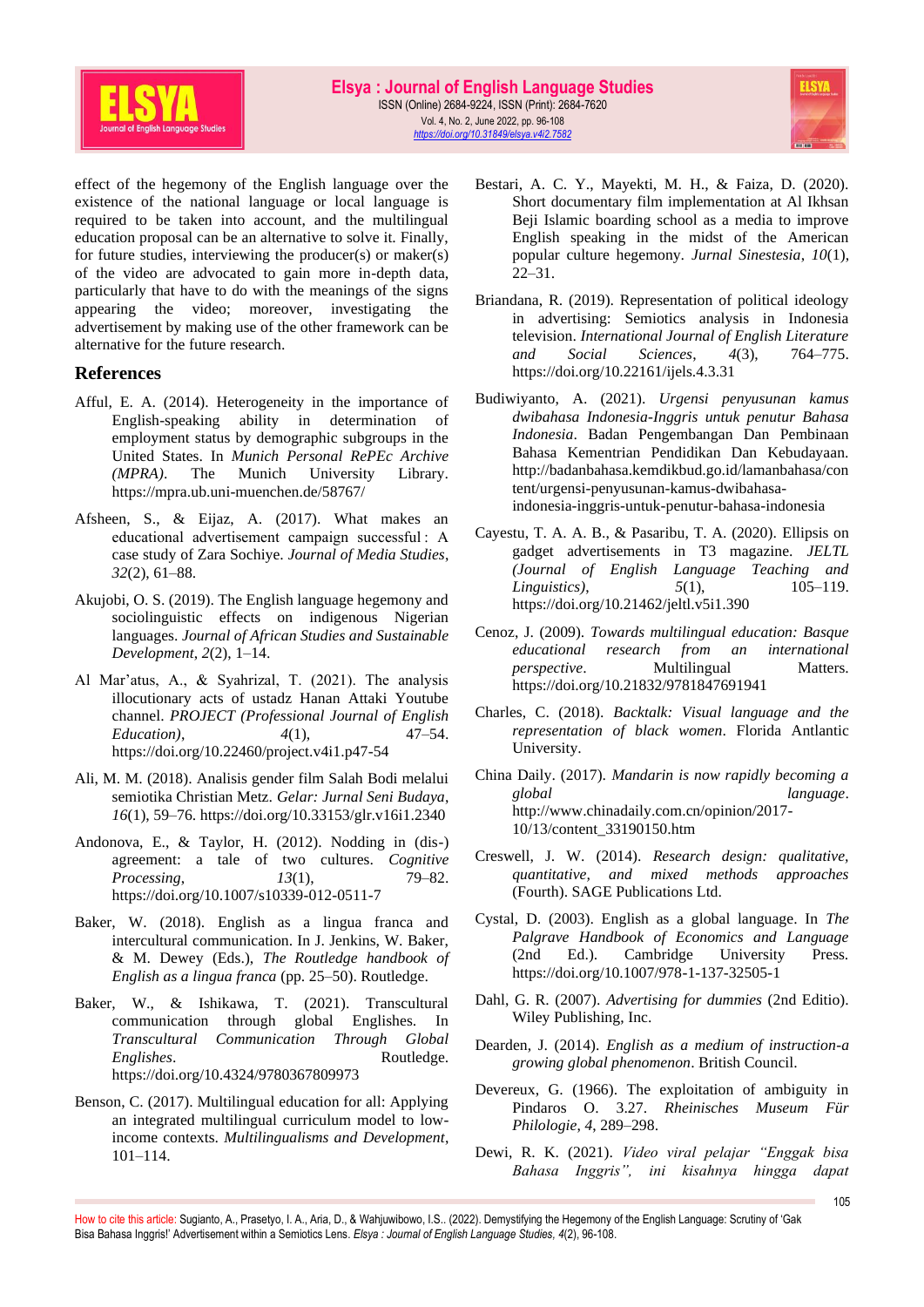



*beasiswa*.

https://www.kompas.com/tren/read/2021/01/23/1030 00465/video-viral-pelajar-enggak-bisa-bahasainggris-ini-kisahnya-hingga-dapat?page=all

- Dubard, C. A., & Gizlice, Z. (2008). Language spoken and differences in health status, access to care, and receipt of preventive services among US Hispanics. *American Journal of Public Health*, *98*(11), 2021– 2028. https://doi.org/10.2105/AJPH.2007.119008
- Dwita, D., & Wijayani, I. (2018). Gender equality in media television (semiotics analysis of Fair and Lovely advertisementissue of marriage or master degree). *Komuniti: Jurnal Komunikasi Dan Teknologi Informasi*, *10*(1), 44–53.
- Feramayasari, K., & Wiedarti, P. (2020). A critical discourse analysis on Shopee 12.12 Birthday Sale advertisement. *JELTL (Journal of English Language Teaching and Linguistics)*, *5*(1), 121–130.
- Florina, I. D. (2014). Representasi represi orde baru terhadap buruh (studi saluran komunikasi modern Christian Metz dalam film Marsinah) (Cry Justice). *Journal of Rural and Development*, *5*(2), 181–192.
- Formentelli, M. (2017). *Taking stance in English as a lingua franca: Managing interpersonal relations in academic lectures* (Vol. 2). Cambridge Scholars Publishing.
- Gall, M. D., Gall, J. P., & Borg, W. R. (2003). *Educational research: an introduction* (Seventh). Pearson Education, Inc. https://doi.org/10.4324/9781003008064-1
- Graddol, D. (2000). *The future of Englishes?: A guide to forecasting the popularity of the English language in the 21st century*. The British Council. https://doi.org/10.1017/S0266078400010816
- Gramsci, A. (1971). *Selections from the prison notebooks* (Q. Hoara & G. N. Smith (eds.)). International Publishers. https://doi.org/10.1080/10286630902971603
- Grimaldi, J., Hadeler, D., Richards, S., Berger, R., Zimmerman, J., Bromley, E. W., Dapper, G. S., Toth, M., Santry, C., & Allen, P. S. (2003). Inside the minds: The art of advertising: CEOs from BBDO, mullin advertising & more on generating creative campaigns & building successful brands. In *Building* (Vol. 2003). Aspatore Books.
- Guba, E. G. (1981). Criteria for assessing the trustworthiness of naturalistic inquiries. *Educational Communication & Technology*, *29*(2), 75–91. https://doi.org/10.1007/BF02766777
- Hasan, A. D. (2018). Aesthetic study and symbolic

meaning of decoration in traditional wedding. *International Conference on Business, Economic, Social Sciences and Humanities (ICOBEST 2018)*, *225*, 332–335. https://doi.org/10.2991/icobest-18.2018.110

- Hoffman, B. Y. (2016). Online responses to a multilingual Super Bowl ad: is 'America the Beautiful' by any other language still America, the beautiful? *International Journal of Multilingualism*, *13*(2), 213– 229. https://doi.org/10.1080/14790718.2015.1094075
- Israel, J. I. (1995). *The Dutch Republic: Its rise, greatness and fall, 1477-1806: Oxford history of early modern Europe*. Oxford University Press.
- Jewitt, C., Bezemer, J., & O'Halloran, K. (2016). *Introducing multimodality*. Routledge. https://doi.org/10.4324/9781315638027
- Jones, S. E., & Yarbrough, A. E. (1985). A naturalistic study of the meanings of touch. *Communication Monographs*, *52*(1), 19–56. https://doi.org/10.1080/03637758509376094
- Jonesa, R., Jufrizal, & Wahyuni, D. (2018). The hegemony of English in Indonesian movies titles 2016. *E-Journal of English Language & Literature*, *7*(4), 396– 404.
- Kachru, B. B. (1986). The power and politics of English. *World Englishes*, *5*(2–3), 121–140. https://doi.org/10.1111/weng.1986.5.issue-2-3
- Kachru, B. B. (1988). The sacred cows of English. *English Today*,  $4(4)$ , https://doi.org/10.1017/S0266078400000973
- Kachru, B. B. (1994). Englishization and contact linguistics. *World Englishes*, *13*(2), 135–154. https://doi.org/10.1111/j.1467-971X.1994.tb00303.x
- Kachru, B. B. (1996). World Englishes : Agony and ecstasy. *Journal of Aesthetic Education*, *30*(2), 135– 155.
- Kachru, B. B. (2001). World Englishes and culture wars. In T. C. Kiong (Ed.), *Ariels: Departures and returns: Essays for Edwin Thumboo* (pp. 392–414). Oxford University Press. https://doi.org/10.1002/9780470757598.ch25
- Kehoe, M. von L. (2008). The paradox of post-colonial historic preservation: Implications of Dutch heritage preservation in modern Jakarta. *E-Polis: Online Student Journal of Urban Studies*, *2*, 1–20. https://uwm.edu/wpcontent/uploads/sites/231/2016/01/2008KehoeArticle. pdf
- Kirkpartrick, A. (2011). English as a medium of instruction in Asian education (from primary to tertiary):

How to cite this article: Sugianto, A., Prasetyo, I. A., Aria, D., & Wahjuwibowo, I.S.. (2022). Demystifying the Hegemony of the English Language: Scrutiny of 'Gak Bisa Bahasa Inggris!' Advertisement within a Semiotics Lens. *Elsya : Journal of English Language Studies, 4*(2), 96-108.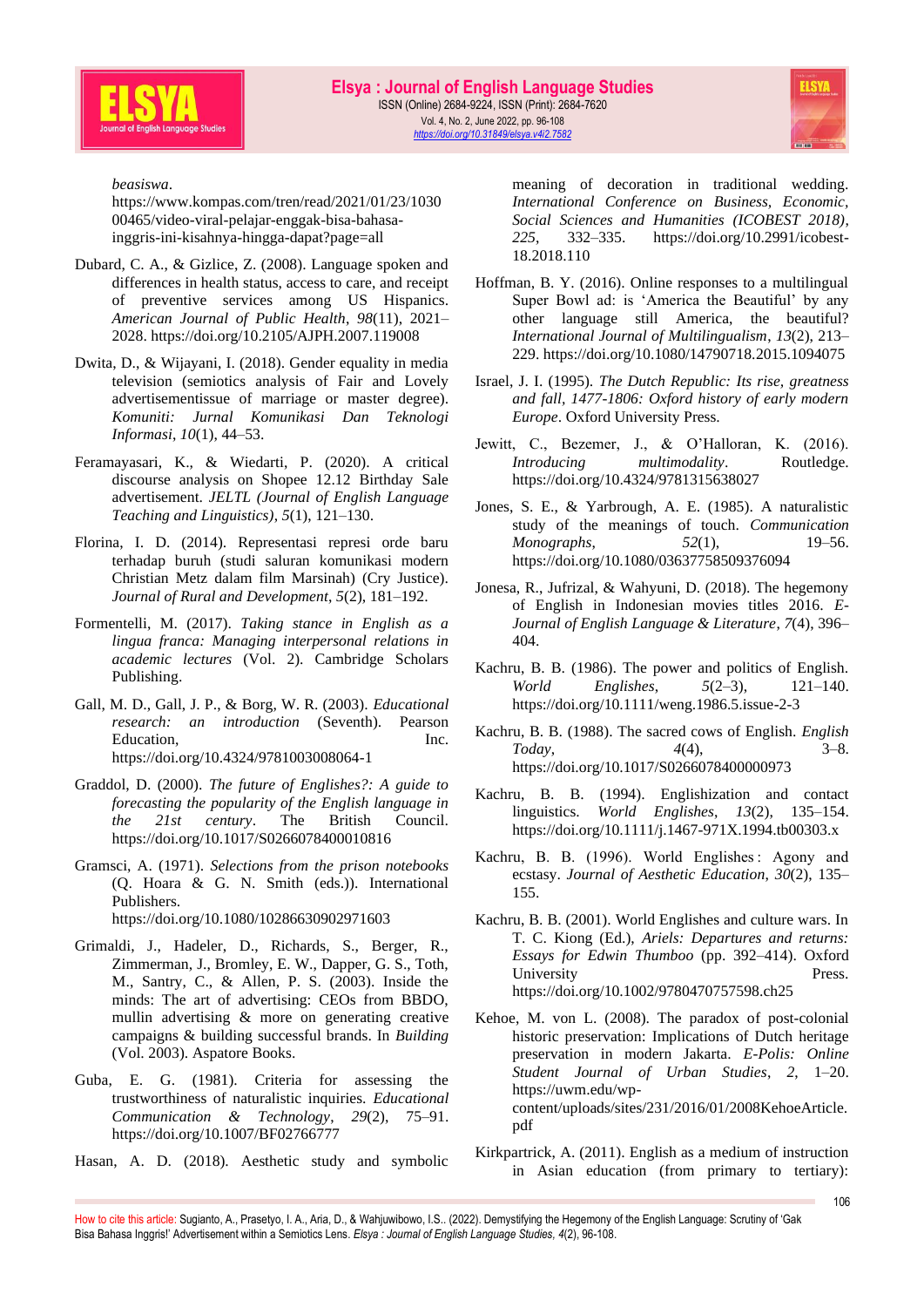



Implications for local languages and local scholarship. In L. Wei (Ed.), *Applied linguistics: Review 2 2011* (pp. 99–120). Walter de Gruyter GmbH  $\&$  Co. Kg. http://scholar.google.com/scholar?hl=en&btnG=Searc h&q=intitle:No+Title#0

- Landry, R., & Bourhis, R. Y. (1997). Linguistic landscape and ethnolinguistic vitality: An empirical study. *Journal of Language and Social Psychology*, *16*(1), 23–49. https://doi.org/10.1177/0261927X970161002
- Lauder, A. (2008). The status and function of English in Indonesia: A review of key factors. *Makara, Sosial Humaniora*, *12*(1), 9–20. https://doi.org/10.7454/mssh.v12i1.128
- Maguth, B. M., Dustman, J., & Kerr, M. (2013). Reexamining the Statue of Liberty: Different perspectives on history and the promise of America. *Social Studies and the Young Learner*, *25*(4), 9–14. papers3://publication/uuid/4DAF0281-5815-44EE-947B-751C35662EF8
- Manan, S. A., David, M. K., Dumanig, F. P., & Channa, L. A. (2017). The glocalization of English in the Pakistan linguistic landscape. *World Englishes*, *36*(4), 645–665. https://doi.org/10.1111/weng.12213
- Master, P. (1998). Positive and negative aspects of the dominance of English. *TESOL Quarterly*, *32*(4), 716– 727. https://doi.org/10.2307/3588002
- McKinney, C. (2007). 'If I speak English, does it make me less black anyway?''Race' and English in South African desegregated schools. *English Academy Review*, *24*(2), 6–24. https://doi.org/10.1080/10131750701452253
- Mehrabian, A. (1969). Methods & designs: Some referents and measures of nonverbal behaviour. *Behavior Research Method and Instruction*, *1*(6), 203–207.
- Merriam, S. B. (2009). *Qualitative research: A guide to design and implementation* (2nd Editio). John Wiley  $\&$  Sons, Inc. http://dx.doi.org/10.1016/j.encep.2012.03.001
- Metz, C. (1991). *Film language: A semiotics of the cinema*. The University of Chicago Press.
- Mianda, G. M. (2014). Reading Awa Thiam's La parole aux Négresses through the lens of feminisms and hegemony of English language. *Atlantis: Critical Studies in Gender, Culture & Social Justice*, *36*(2), 8– 19.
- Mizuta, A. (2009). The unchanged images of English in changing Japan: From modernization to globalization. *Intercultural Communication Studies*, *18*(2), 38–53.
- Modiano, M. (2001). Linguistic imperialism, cultural

integrity, and EIL. *ELT Journal*, *55*(4), 339–347. https://doi.org/10.1093/elt/55.4.339

- Morton, J. L. (2021a). *The meaning of blue: Color matters*. https://www.colormatters.com/the-meanings-ofcolors/blue
- Morton, J. L. (2021b). *The meaning of orange: Color matters*. https://www.colormatters.com/the-meaningsof-colors/orange
- Morton, J. L. (2021c). *The meanings of colors: Color matters*. https://www.colormatters.com/colorsymbolism/the-meanings-of-colors
- OECD. (2016). *Education at a glance : OECD indicators*  1997. **OECD** Publishing. http://www.oecd.org/dataoecd/41/25/43636332.pdf
- Pahamy. (2021). *"Gak Bisa Bahasa Inggris!"* https://www.youtube.com/watch?v=nLRD91PpiJk
- Pennycook, A. (2017). *The cultural politics of English as an international language*. Routledge.
- Prasad, B. B. N. (2017). Stylistic and linguistic features of English in advertisements. *National Conference on Marketing and Sustainable Development*, 586–592.
- Riani, R. R., Hidayat, D. N., & Alek, A. (2021). Diction associative meaning: The case of men and women face wash products in Indonesia. *Elsya: Journal of English Language Studies*, *3*(2), 86–93. https://doi.org/10.31849/elsya.v3i2.6185
- Saputra, E., & Saputra, A. (2020). A new language policy. *Linguists (Journal of Linguistics and Language Teaching)*, *6*(1), 18–35. https://doi.org/http://dx.doi.org/10.29300/ling.v6i1.29 69
- Saputri, N. I., Hidayat, D. N., Alek, & Eviyuliwati, I. (2021). An analysis of speech act in beauty product advertisements in television broadcast. *JELTL (Journal of English Language Teaching and Linguistics)*, *6*(1), 75–84. http://jeltl.org/index.php/jeltl/article/view/483/pdf
- Schreier, M. (2012). *Qualitative content analysis in practice*. SAGE Publications Ltd.
- Schunk, D. H., & Mullen, C. A. (2012). Self efficacy as an engaged learner. In S. L. Christenson, C. Wylie, & A. L. Reschly (Eds.), *Handbook of research on student engagement* (pp. 219–235). Springer. https://doi.org/10.1007/978-1-4614-2018-7
- Seidlhofer, B. (2005). English as a lingua franca. *ELT Journal*, *59*(4), 339–341. https://doi.org/10.1093/elt/cci064
- Shank, G., Brown, L., & Pringle, J. (2014). *Understanding education research: A guide to critical reading*.